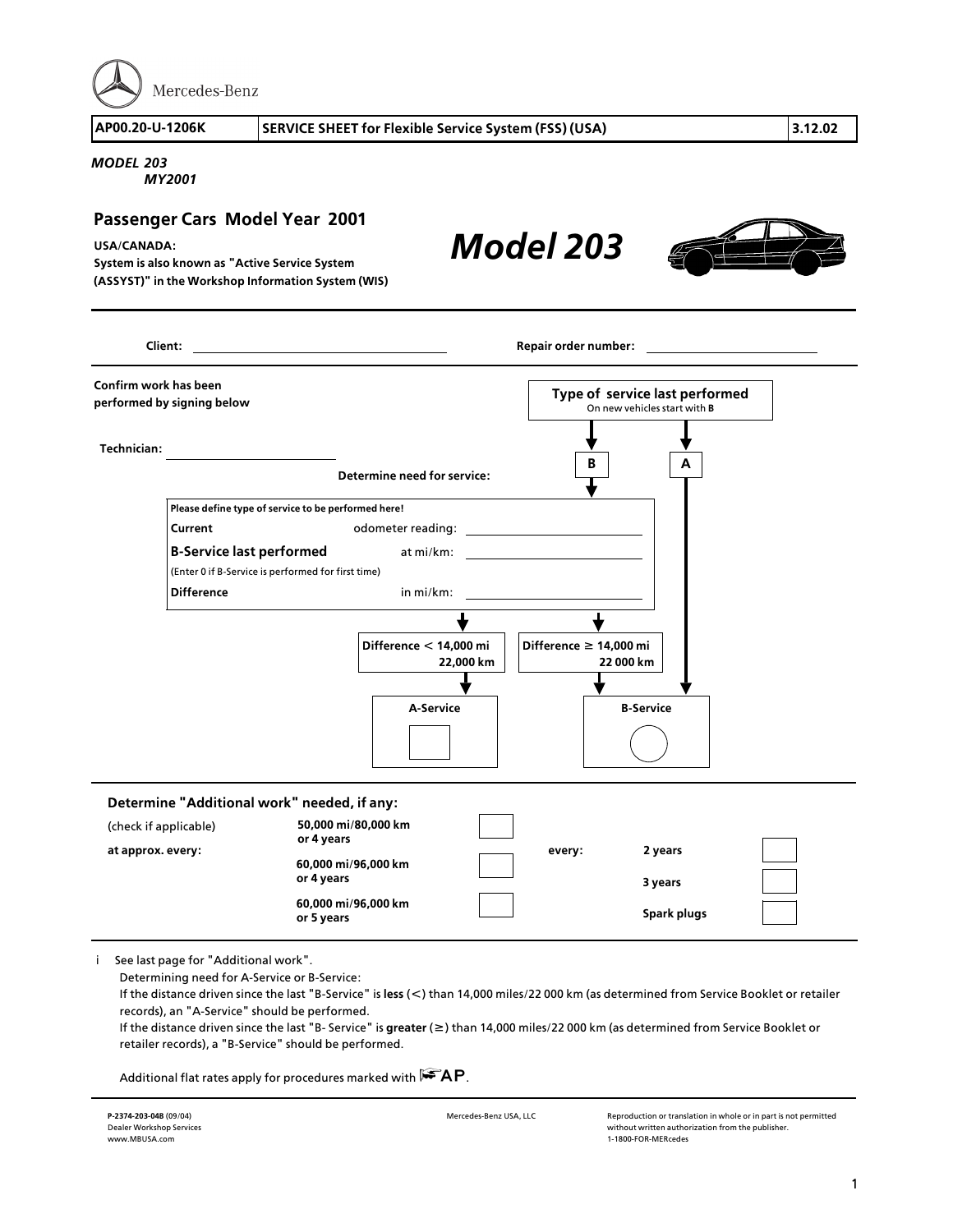| completed $\boxtimes$ | A-Service                                                                                                                                                                                                             | ⊔ | $\circ$<br><b>B-Service</b> | Not O.K.     |                  |
|-----------------------|-----------------------------------------------------------------------------------------------------------------------------------------------------------------------------------------------------------------------|---|-----------------------------|--------------|------------------|
|                       | Brake test on dynamometer or test drive.<br>Check parking brake and run in according<br>to specifications (observe instructions in<br>Maintenance Manual for vehicles with ASR,<br>ESP!).<br>Enter brake values in N: |   | ⊗                           | $\Box$       | AP42.00-P-4290BA |
|                       | front<br>Parking brake<br>rear                                                                                                                                                                                        |   |                             |              |                  |
|                       | left<br>right                                                                                                                                                                                                         |   |                             |              |                  |
|                       | Vehicle passenger compartment                                                                                                                                                                                         |   |                             |              |                  |
|                       | <b>Function check</b>                                                                                                                                                                                                 |   |                             |              |                  |
| $\Box$                | Check Tele Aid by pressing SOS button<br>to make test call to Response Center                                                                                                                                         | ⊠ | ⊗                           | $\Box$       |                  |
| □                     | Horn, headlamp flasher, hazard flas-<br>hers, turn signals                                                                                                                                                            | ⊠ | ⊗                           | □            |                  |
| □                     | Warning/indicator lamps, illumination<br>and interior lighting                                                                                                                                                        | ⊠ | ⊗                           | □            |                  |
| Ш                     | Exterior lighting incl. headlamps                                                                                                                                                                                     | ⊠ | ⊗                           | $\Box$       |                  |
| □                     | Windshield wipers, windshield washer<br>system                                                                                                                                                                        | ⊠ | ⊗                           | П            | AP82.35-P-8252BA |
| Ш                     | Headlamp cleaning system                                                                                                                                                                                              | ⊠ | ⊗                           | $\Box$       |                  |
| $\Box$                | Check seat belts for damage and proper<br>function                                                                                                                                                                    |   | ⊗                           | $\mathsf{L}$ | AP91.40-P-9150P  |
| $\mathsf{L}$          | Reset FSS counter in instrument cluster                                                                                                                                                                               | ⊠ | ⊗                           |              |                  |
| ப                     | Replace dust filter                                                                                                                                                                                                   |   | ⊗                           | $\Box$       | AP83.00-P-8381P  |
|                       | Wheels, brakes                                                                                                                                                                                                        |   |                             |              |                  |
|                       | Remove and reinstall wheels, rotate if<br>necessary, does not apply for vehicles with<br>different tire sizes front/rear                                                                                              |   | ⊗                           |              | AP40.10-P-4050Z  |
| ப                     | Check brake pads for lining thickness<br>front/rear                                                                                                                                                                   | ⊠ | ⊗                           | $\Box$       | AP42.10-P-4251BP |
| $\Box$                | Check condition of brake discs front and<br>rear                                                                                                                                                                      | X | ⊗                           | Ш            | AP42.10-P-4251BP |
| $\Box$                | Inspect tires for damage and condition                                                                                                                                                                                | ⊠ | ⊗                           | Ш            | AP40.10-P-4051Z  |
| $\Box$                | Correct tire inflation pressure                                                                                                                                                                                       | ⊠ | $^{\circledR}$              | □            |                  |
| $\Box$                | Measure tread depth, enter in mm:                                                                                                                                                                                     |   | $^{\circ}$                  | $\Box$       | AP40.10-P-4051Z  |
|                       | LF<br><b>RF</b><br>LR.<br>RR<br>outside _______ _______ ______ ______                                                                                                                                                 |   |                             |              |                  |
|                       | center                                                                                                                                                                                                                |   |                             |              |                  |
|                       | inside                                                                                                                                                                                                                |   |                             |              |                  |
|                       |                                                                                                                                                                                                                       |   |                             |              |                  |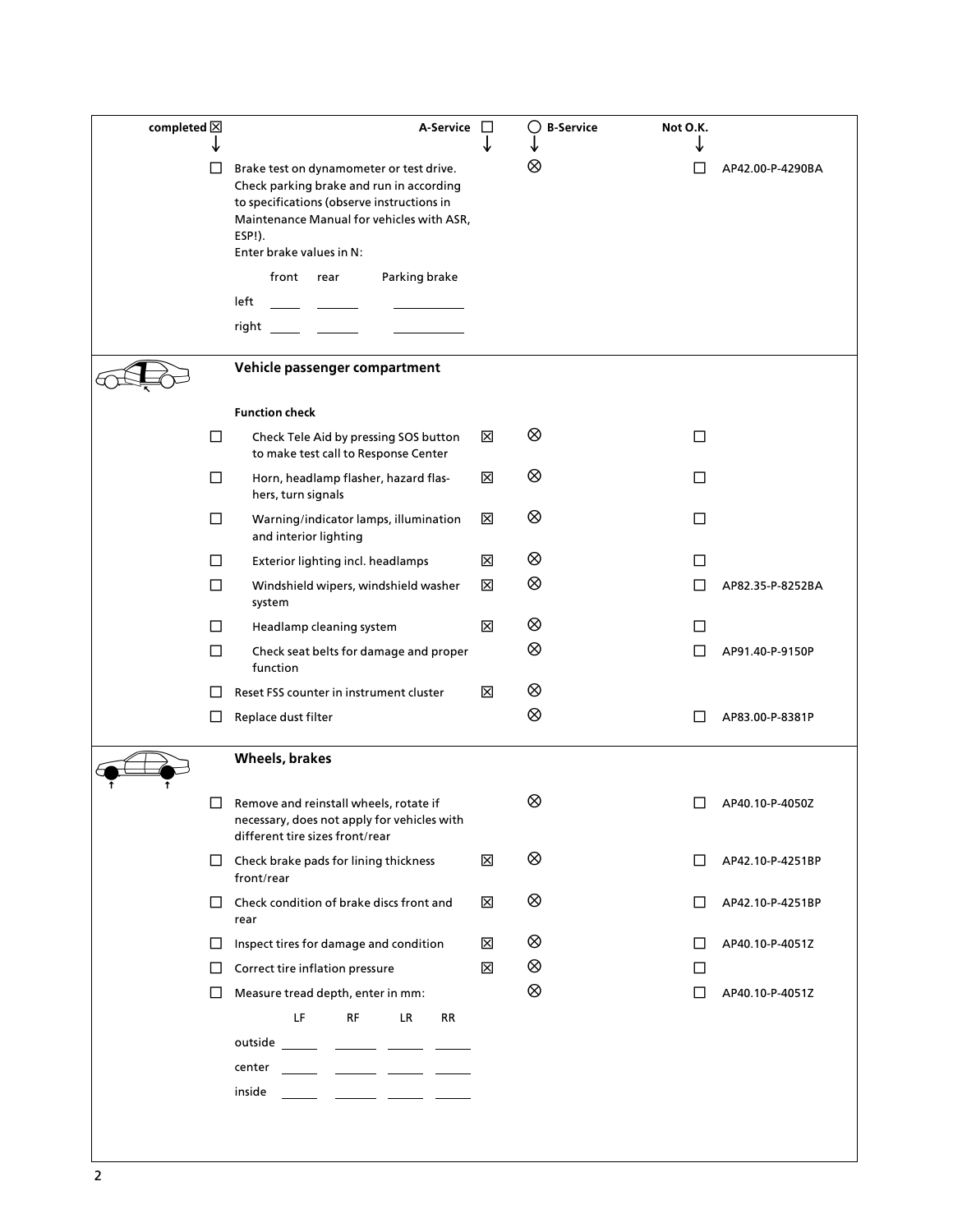| completed $\boxtimes$ |        | A-Service                                                                                                                                                                                |   | <b>B-Service</b> | Not O.K.     |                  |
|-----------------------|--------|------------------------------------------------------------------------------------------------------------------------------------------------------------------------------------------|---|------------------|--------------|------------------|
|                       |        | Vehicle under body                                                                                                                                                                       |   |                  |              |                  |
| $\Box$                |        | Visual check for<br>Leakage - Major components<br>Chafe marks, line routing, components.<br>In the event of leakage, determine cau-<br>se and perform repair via separate work<br>order. |   | ⊗                |              | AP00.20-P-0053BA |
|                       | ப      | Check condition of front axle ball joints<br>and rubber boots                                                                                                                            |   | ⊗                |              | AP33.20-P-3353BP |
|                       | ப      | Check condition of steering's mechanical<br>components and rubber boots                                                                                                                  |   | ⊗                |              | AP46.00-P-4653F  |
|                       |        | <b>Engine compartment</b>                                                                                                                                                                |   |                  |              |                  |
| L                     |        | Visually check<br>Leakage - Major components<br>Chafe marks, line routing, components.<br>In the event of leakage, determine cau-<br>se and perform repair via separate work<br>order.   |   | ⊗                |              | AP00.20-P-0053BA |
| $\Box$                |        | Engine oil and filter change                                                                                                                                                             | ⊠ | ⊗                |              | AP18.00-P-0101AE |
|                       |        | <b>Check and correct fluid level</b>                                                                                                                                                     |   |                  |              |                  |
| $\Box$                |        | Engine cooling system, anti-freeze and<br>correction protection<br>°C                                                                                                                    | ⊠ | ⊗                |              | AP20.00-P-2010Z  |
| $\Box$                |        | Brake system                                                                                                                                                                             | 区 | ⊗                |              | AP42.10-P-4210Z  |
| $\Box$                |        | Power steering                                                                                                                                                                           |   | ⊗                | LΙ           | AP46.00-P-4611P  |
| П                     |        | Windshield washer                                                                                                                                                                        | ⊠ | ⊗                |              | AP82.35-P-8210P  |
| ப                     |        | If so equipped:<br>Battery, wet cell<br>Check acid level, replenish                                                                                                                      | ⊠ | ⊗                |              | AP54.10-P-5410A  |
|                       |        | $\Box$ Additionally, check battery condition using $\boxtimes$<br>"Midtronics MCR 717" Tester                                                                                            |   | ⊗                | □            | AP54.10-U-5453A  |
|                       | $\Box$ | If so equipped:<br>Battery, AGM/VRLA, with black housing<br>Check battery condition using<br>"Midtronics MCR 717" Tester                                                                 | 区 | ⊗                | $\mathsf{L}$ | AP54.10-U-5453A  |
|                       | ப      | Check condition of poly-V-belt                                                                                                                                                           |   | ⊗                | $\mathsf{L}$ | AP13.22-P-1351Z  |
|                       | $\Box$ | Check engine hood and safety catch for<br>proper operation. Replace components<br>with even the slightest malfunction.                                                                   | ⊠ | ⊗                |              |                  |
|                       |        |                                                                                                                                                                                          |   |                  |              |                  |